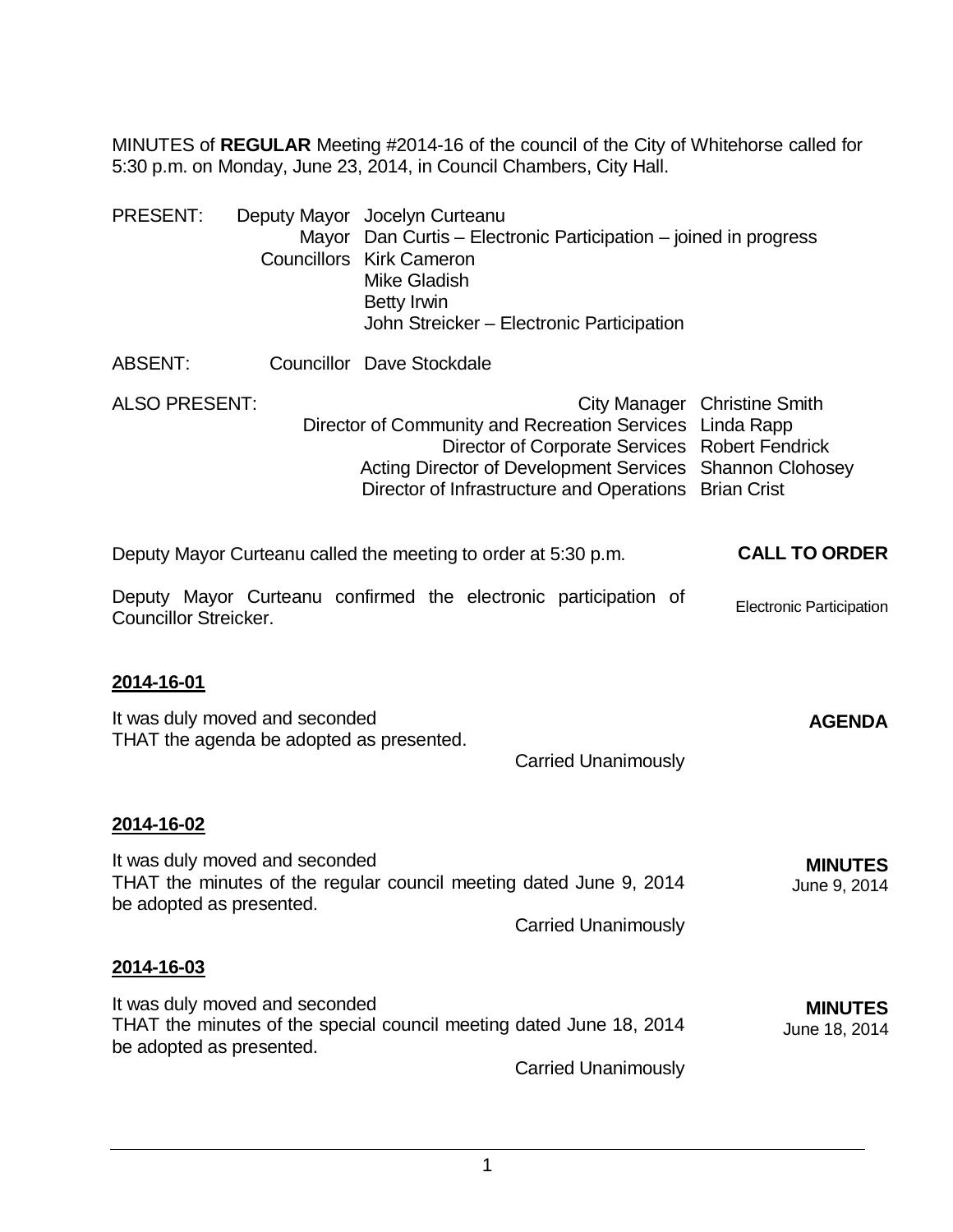On behalf of the Active Trails Whitehorse Association, Keith Lay spoke in support of the proposed Regional Parks Pan and offered some suggestions for changes prior to adoption of the Plan. He asked that the definition for recreation be changed to reflect the Plan's promotion of the physical and mental health and wellness benefits of regional parks and outdoor recreation. He also asked that Goal 4 of the Plan be amended to include the development of a comprehensive trail classification system. In addition, Mr. Lay advised that Active Trails Whitehorse encourages the City to establish a separate department to manage the City's regional parks.

Mr. Lay praised the process used to develop the Regional Parks Plan and recommended the process for future plans and the review of bylaws where citizen input is essential. He stated the opinion that the process avoids stakeholder conflicts and results in less controversy and better results in a shorter period of time than other methods used. Mr. Lay asked that the City use this process for the upcoming review of the Protected Area Bylaw.

### **DELEGATIONS**

KEITH LAY Regional Parks Plan

## **COMMITTEE REPORTS**

### **City Planning Committee**

### **2014-16-04**

It was duly moved and seconded

THAT the 2014 capital budget be amended by reducing project 720c00111, *Residential Intensification*, by \$80,000 funded from the Land Bank Reserve, and adding a new project, *Housing and Downtown Initiatives*, funded in the amount of \$80,000 from the General Reserve.

Carried Unanimously

### **2014-16-05**

It was duly moved and seconded

THAT the subdivision of vacant Commissioner's land and a portion of Lot 465, Group 804, Plan 26555 LTO be approved for the remainder of the Whistle Bend Phases 1 and 2 subdivision parcels comprising: three multiple family lots, one commercial lot, one future planning lot, one public service lot, three public utility lots, road rights-of-way for Casca Boulevard, Keno Way, Olive May Way and Tarahne Way, and a number of greenbelt lots, as shown on the approved Whistle Bend Subdivision sketches.

Carried Unanimously

RESIDENTIAL LAND INTENSIFICATION

SUBDIVISION APPROVAL

WHISTLE BEND PHASES 1 AND 2

CAPITAL BUDGET AMENDMENT –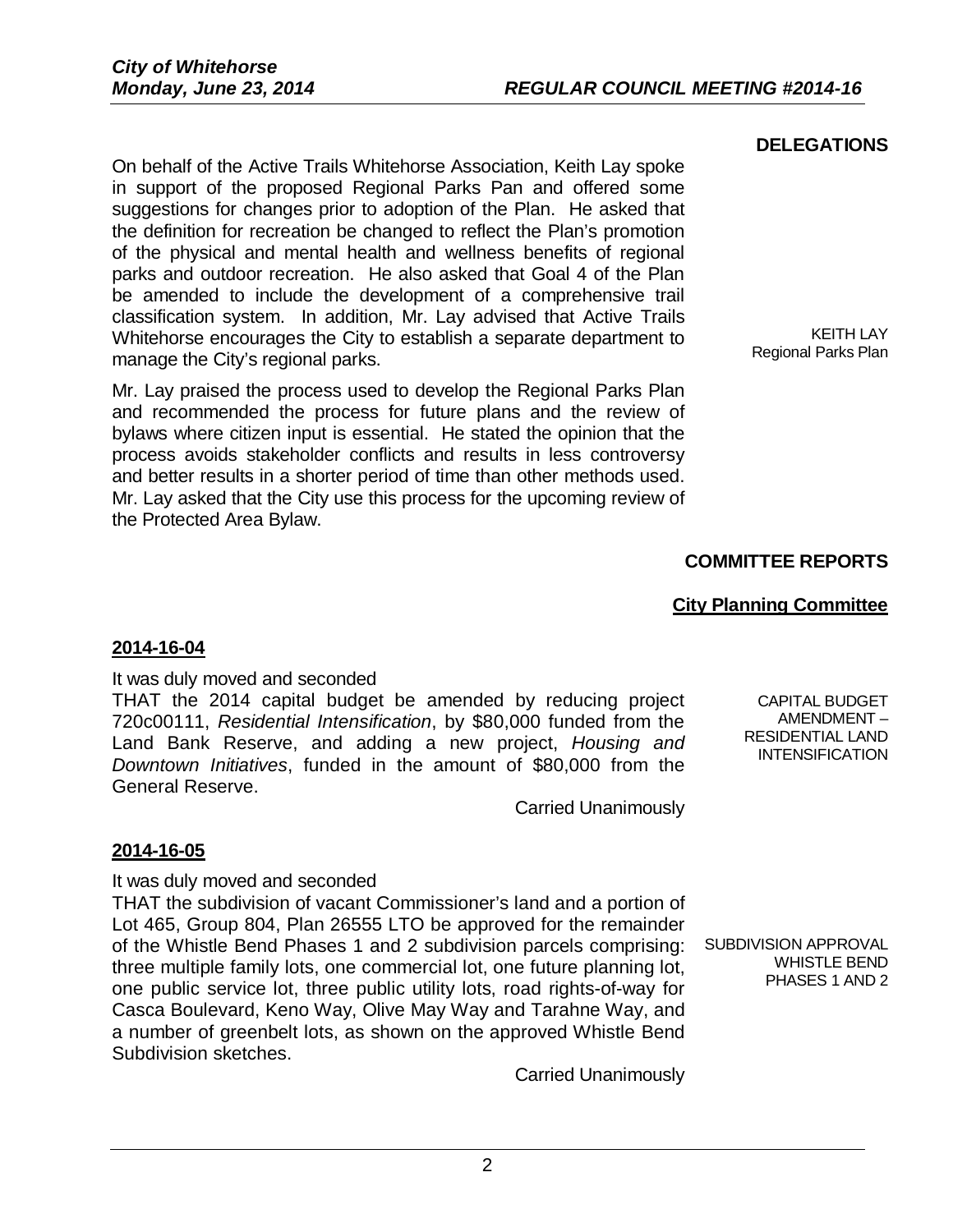| Mayor Curtis joined the meeting electronically at 5:50 p.m.                                                                                                                                                                                                                                                                                                                                                                                                                                                              | Late Arrival               |
|--------------------------------------------------------------------------------------------------------------------------------------------------------------------------------------------------------------------------------------------------------------------------------------------------------------------------------------------------------------------------------------------------------------------------------------------------------------------------------------------------------------------------|----------------------------|
| 2014-16-06                                                                                                                                                                                                                                                                                                                                                                                                                                                                                                               |                            |
| It was duly moved and seconded<br>THAT the Regional Parks Plan dated June 2014 be adopted as a<br>guiding document.<br><b>Carried Unanimously</b>                                                                                                                                                                                                                                                                                                                                                                        | <b>REGIONAL PARKS PLAN</b> |
| Council members highly commended the Regional Parks Plan.                                                                                                                                                                                                                                                                                                                                                                                                                                                                |                            |
| Administration confirmed that the Regional Parks Plan is a high level<br>document dealing with all the regional parks, and individual park plans<br>will be implementation plans. This is similar to the way the Zoning<br>Bylaw implements the Official Community Plan. It is likely that the<br>Chadburn Lake Park will be the first focus, and the Plan allows the City<br>to pace itself with respect to implementation. The consensus of<br>Council was to see how the Plan rolls out before allocating more staff. | <b>Discussion</b>          |

# **City Operations Committee**

Denny Day addressed the Committee to request that the City address a number of safety concerns in the Ingram neighbourhood, including speeding on Mallard Way, the lack of a playground, and the Mallard Way egress that prevents left-hand turns onto Hamilton Boulevard. Mr. Day requested changes to the island configuration at Mallard and Hamilton so that vehicles do not have to travel south on Hamilton and make a U-turn to join north-bound traffic.

Administration confirmed that the north entrance to Ingram was ISSUES AND CONCERNS designed in accordance with Transportation Association of Canada standards, and Ingram residents can access a four way intersection on Hamilton Boulevard by using Heron Drive in the Arkell Subdivision.

The Committee requested that Mr. Day's concerns be forwarded to the Traffic Committee, and to Parks and Trails.

## **2014-16-07**

It was duly moved and seconded

THAT the contract for the development of Water Well #10 be awarded to Midnight Sun Drilling Inc. for a net cost to the City of \$239,810.00.

Carried Unanimously

DENNY DAY

INGRAM SUBDIVISION For Information Only

> CONTRACT AWARD WATER WELL #10 DEVELOPMENT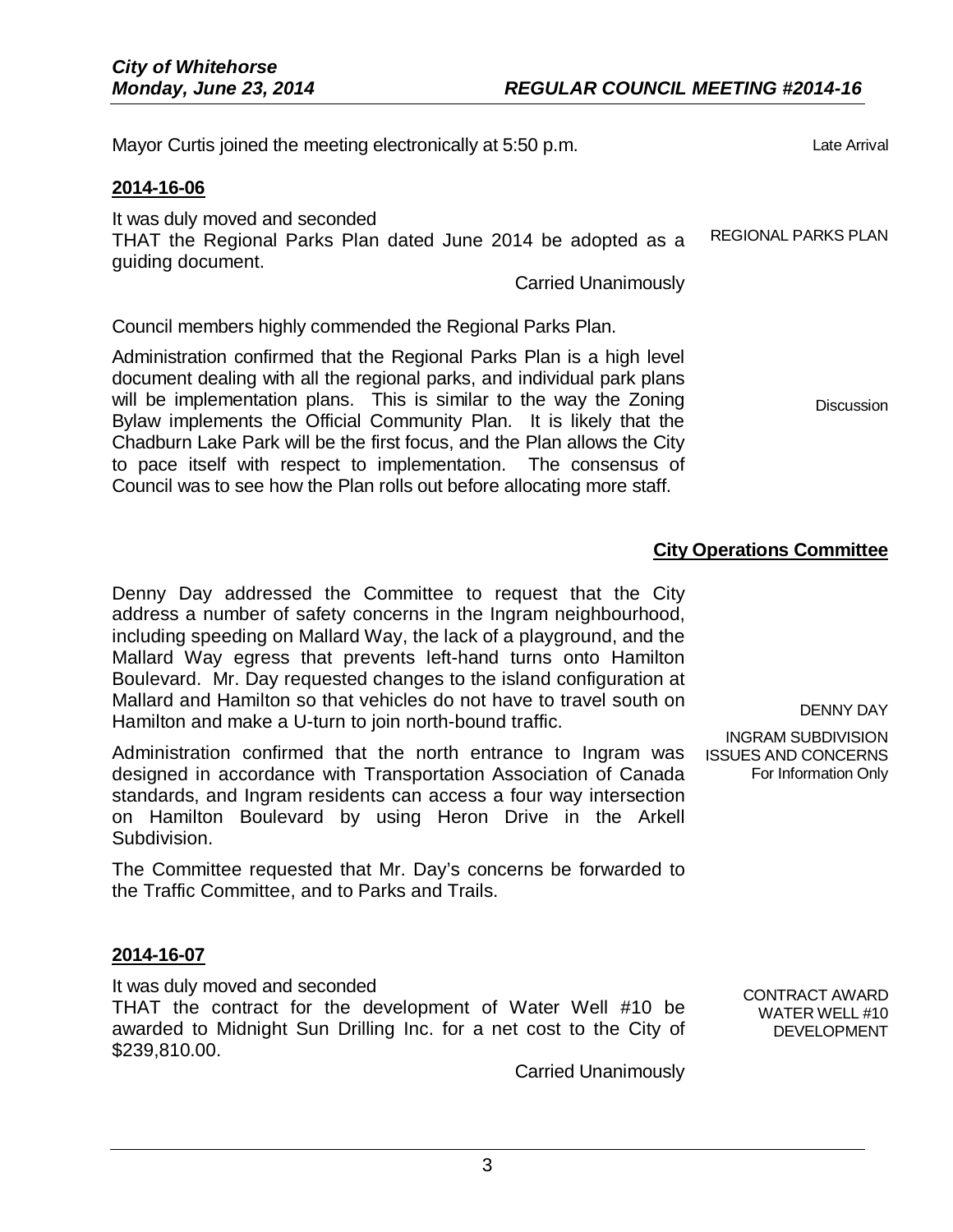4

# *Monday, June 23, 2014 REGULAR COUNCIL MEETING #2014-16*

## **Community Services Committee**

Committee members commended various events that took place recently in the City, including the Seniors Tea, the Pride Parade, and the activities surrounding the first ever North of 60 Annual General Meeting of the Air Cadet League of Canada

## **Public Health and Safety Committee**

There was no report from the Public Health and Safety Committee. No Report

# **Development Services Committee**

### **2014-16-08**

It was duly moved and seconded

THAT the contract for the update of the City's Strategic Sustainability Plan and Integrated Community Sustainability Plan be awarded to Modus for a cost to the City of \$54,999.00

CONTRACT AWARD UPDATE OF SUSTAINABILITY PLANS

Carried Unanimously

## **Corporate Services Committee**

### **2014-16-09**

accommodate the deficit.

| It was duly moved and seconded<br>THAT the audited City of Whitehorse 2013 Financial<br>Statements be accepted as presented, and                                                                        | ADOPTION OF 2013<br><b>FINANCIAL STATEMENTS</b> |  |  |  |
|---------------------------------------------------------------------------------------------------------------------------------------------------------------------------------------------------------|-------------------------------------------------|--|--|--|
| THAT the Water and Sewer Fund deficit of \$619,143 be funded<br>from the Water and Sewer Reserve<br><b>Carried Unanimously</b>                                                                          |                                                 |  |  |  |
| Administration confirmed that Public Sector Accounting Board rules<br>now focus more on long-range planning, and that is reflected in the<br>accumulated surplus which consists mostly of fixed assets. |                                                 |  |  |  |
| Council members noted the impact of energy costs on the City's<br>utilities, and also noted that water and sewer rates will have to                                                                     |                                                 |  |  |  |

COMMUNITY EVENTS For Information Only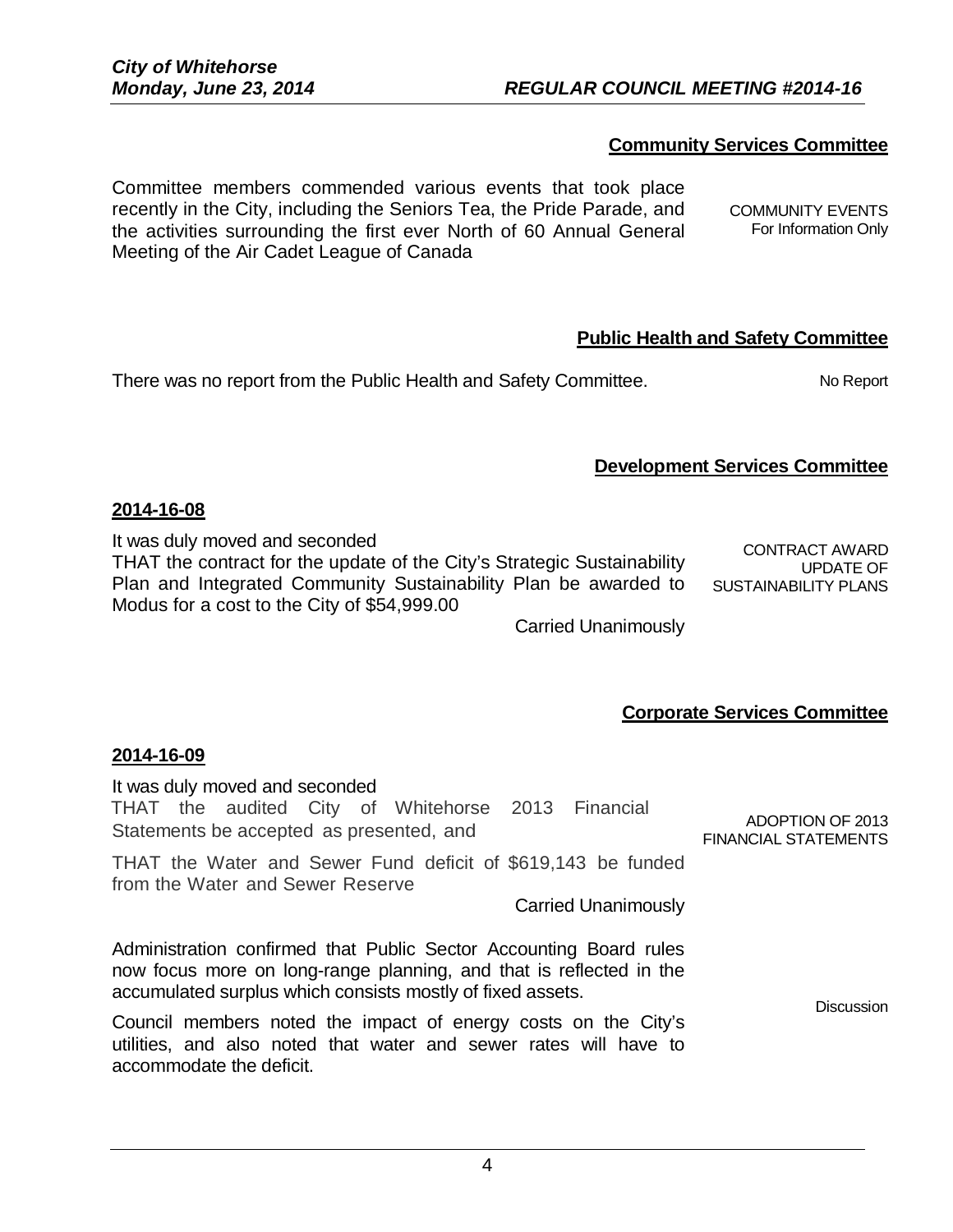## **2014-16-10**

It was duly moved and seconded

THAT travel expenses be authorized for Mayor Curtis to attend the Western Cities Summit to be held in Edmonton in June; and

THAT travel and per diem expenses from the Councillor-initiated account be authorized for Councillor Streicker to attend the 2014 Western Cities Summit in Edmonton.

Carried Unanimously

### **2014-16-11**

It was duly moved and seconded

THAT the draft Municipal Charges and Community Service Grants Policy and the draft Grant-making Policy, both dated June 2014 with an effective date of January 1, 2015, be tabled as presented, and

THAT adoption of the Municipal Charges and Community Services Grant Policy and the Grant-making Policy be scheduled for the regular council meeting on September 15<sup>th</sup>, 2014 to allow time for consultation with stakeholders.

Carried Unanimously

Council members discussed the need to rationalize grant funding and stressed that community consultation is imperative to balance the needs of the community and the requirements of the organizations that benefit from municipal grants.

Council members noted that the traditional bylaw authorizing the allocation of the usual grants for this year is scheduled for third reading later at this meeting. By authorizing the grants for this year and at the same time tabling the new grant policies, the benefitting groups and organizations will have certainty for this fiscal year and will also have notice of the need to adjust their operations in response to the proposed new policies.

### DRAFT GRANT POLICIES

AUTHORIZE COUNCIL TRAVEL – WESTERN CITIES SUMMIT

**Discussion** 

**BYLAWS**

### **2014-16-12**

It was duly moved and seconded THAT Bylaw 2014-25, a bylaw to authorize Municipal Charges and Community Services Grants for 2014, having been read a first and second time, now be given third reading.

Carried Unanimously

#### **BYLAW 2014-25**

MUNICIPAL CHARGES/ COMMUNITY SERVICE GRANTS FOR 2014

THIRD READING